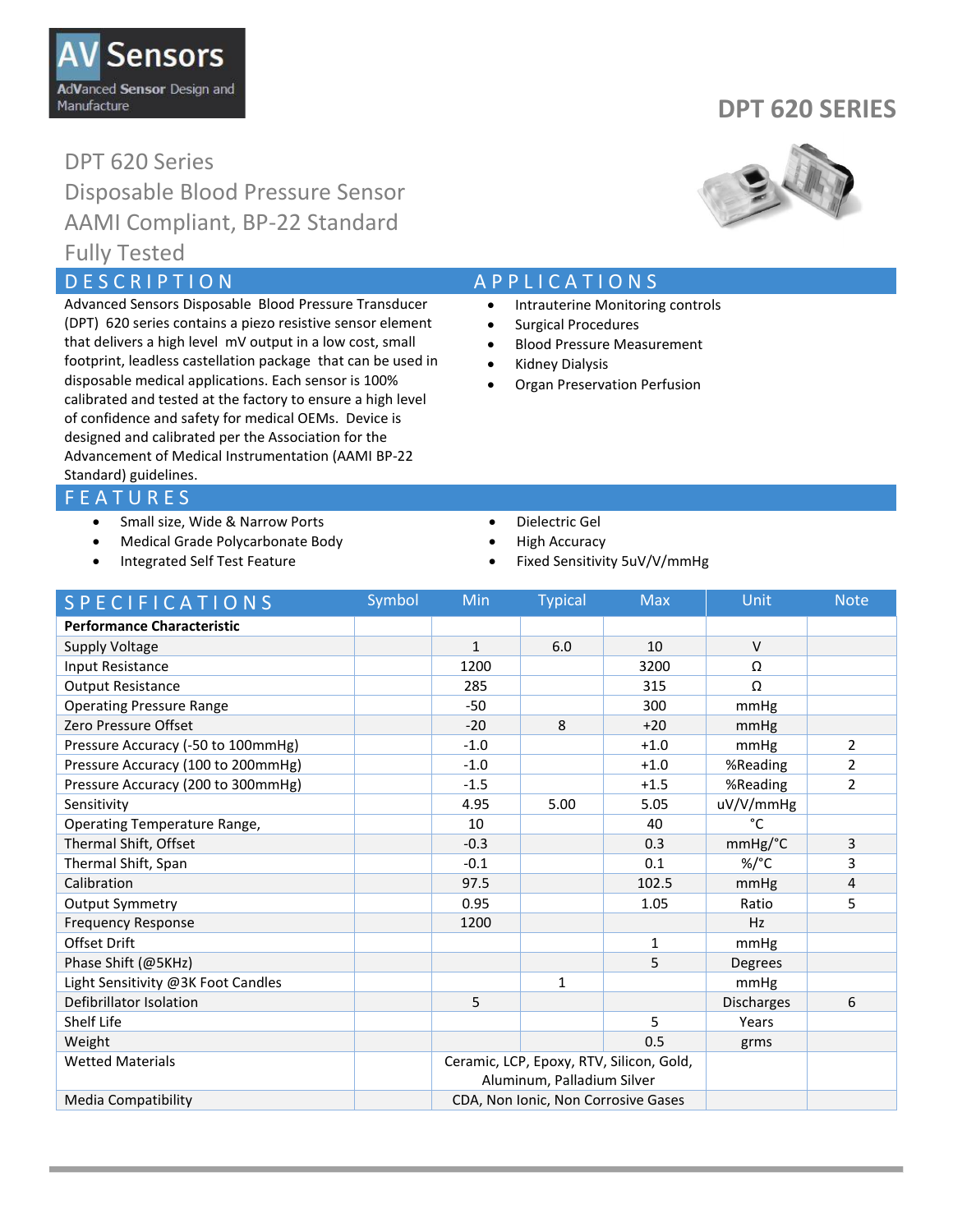### **DPT 620 SERIES**

| <b>SPECIFICATIONS</b>              | Symbol | <b>Min</b>                               | <b>Typical</b> | <b>Max</b> | Unit         | <b>Note</b> |
|------------------------------------|--------|------------------------------------------|----------------|------------|--------------|-------------|
| <b>Absolute Maximum Conditions</b> |        |                                          |                |            |              | 9           |
| Overpressure                       |        | 125                                      |                |            | psi          |             |
| Storage Temperature                |        | $-25$                                    |                | 70         | $^{\circ}$ C |             |
| <b>Operating Product Life</b>      |        | 168                                      |                |            | <b>Hrs</b>   |             |
| Dielectric Breakdown               |        | 10                                       |                |            | K Volts      |             |
| Risk Current (120VAC rms, 60Hz)    |        |                                          |                |            | uA           |             |
| <b>ETO Sterilization</b>           |        | 3x                                       |                |            | Cycles       |             |
| Media Compatibility                |        | CDA, Non Ionic, Non Corrosive Gases      |                |            |              |             |
| <b>Wetted Materials</b>            |        | Ceramic, LCP, Epoxy, RTV, Silicon, Gold, |                |            |              |             |
|                                    |        | Aluminum, Palladium Silver               |                |            |              |             |
| Media Compatibility                |        | CDA, Non Ionic, Non Corrosive Gases      |                |            |              |             |

#### **Reference Conditions**: Vsupply: 3.00Vdc, Ta=23°C.

1. All specification at reference conditions unless otherwise noted. Output is ratio metric to supply voltage.

- 2. Best Fit Straight Line Non Linearity (Measured at 0, 50% and 100% FS).
- 3. Over operating temperature range with respect to reference temperature.
- 4. Output of sensor with no pressure applied and a 150KOhm resistor placed across Supply+ to Output + terminals
- 5. Defined as common mode symmetric between any output and supply terminal.
- 6. One discharger per minute.
- 7. Product compatible with ETO, Gamma and E Beam Sterilization.
- 8. Level of meniscus of gel shall be flush to 0.035" below surface.

9. Exceeding Absolute Maximum Specification may damage the device. Extended exposure beyond the operating conditions may affect device reliability.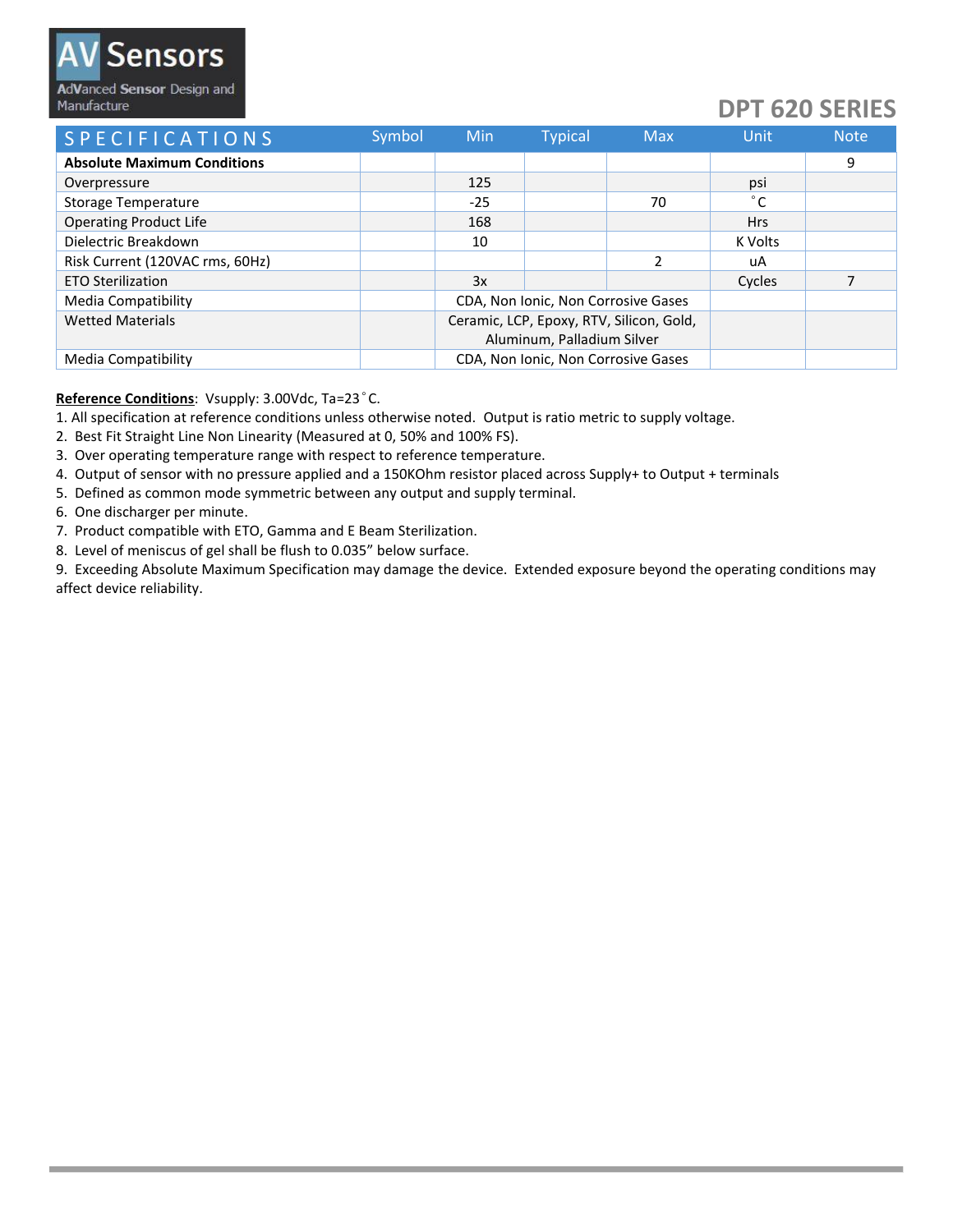

# **DPT 620 SERIES**

### M E C H A N I C A L D I M E N S I O N S in [mm]

#### Narrow Gel Cup Configuration



Wide Gel Cup Configuration